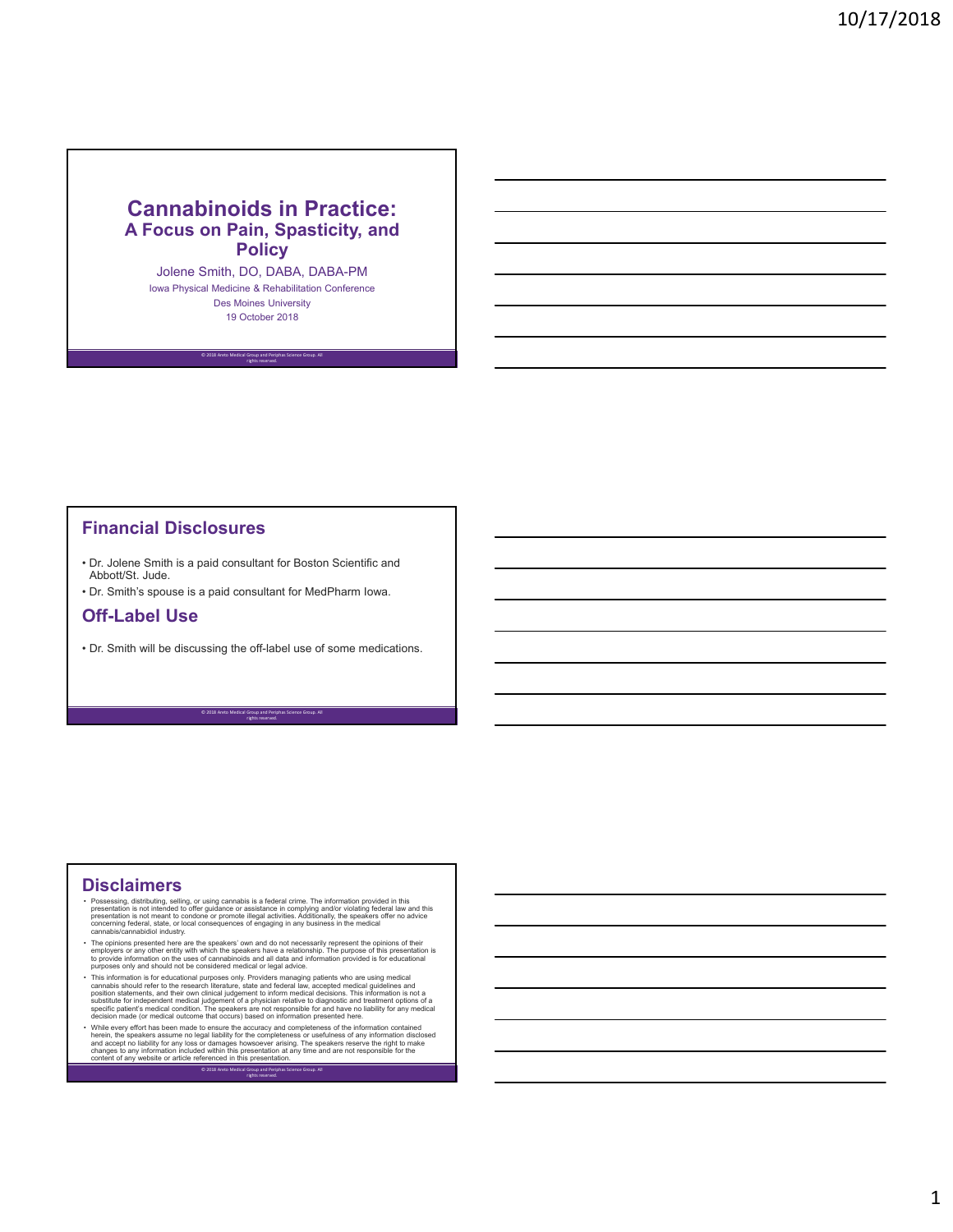### **Discussion Points**

- Case study #1
- Cannabinoids
- Pharmacology
- Dosing
- Safety
- Benefits for pain
- Benefits for multiple sclerosis
	- Central pain and painful spasms • Spasticity due to spinal cord injury
- Iowa law • Conclusions
- 
- Resources for developing practice policies
- Case study #2 and #3

## **Case Study #1**

- 31-year-old morbidly obese female and current smoker
- Currently not working (on disability)
- Chief complaint is widespread pain consistent with fibromyalgia

© 2018 Areto Medical Group and Periphas Science Group. All rights reserved.

- Has noted side effects to Lyrica and Cymbalta • Is taking oxycodone
- Unwilling to work toward weight loss
- History of methamphetamine use, but states has been clean for 7 years

© 2018 Areto Medical Group and Periphas Science Group. All rights reserved.

© 2018 Areto Medical Group and Periphas Science Group. All rights reserved.

# **Cannabinoids**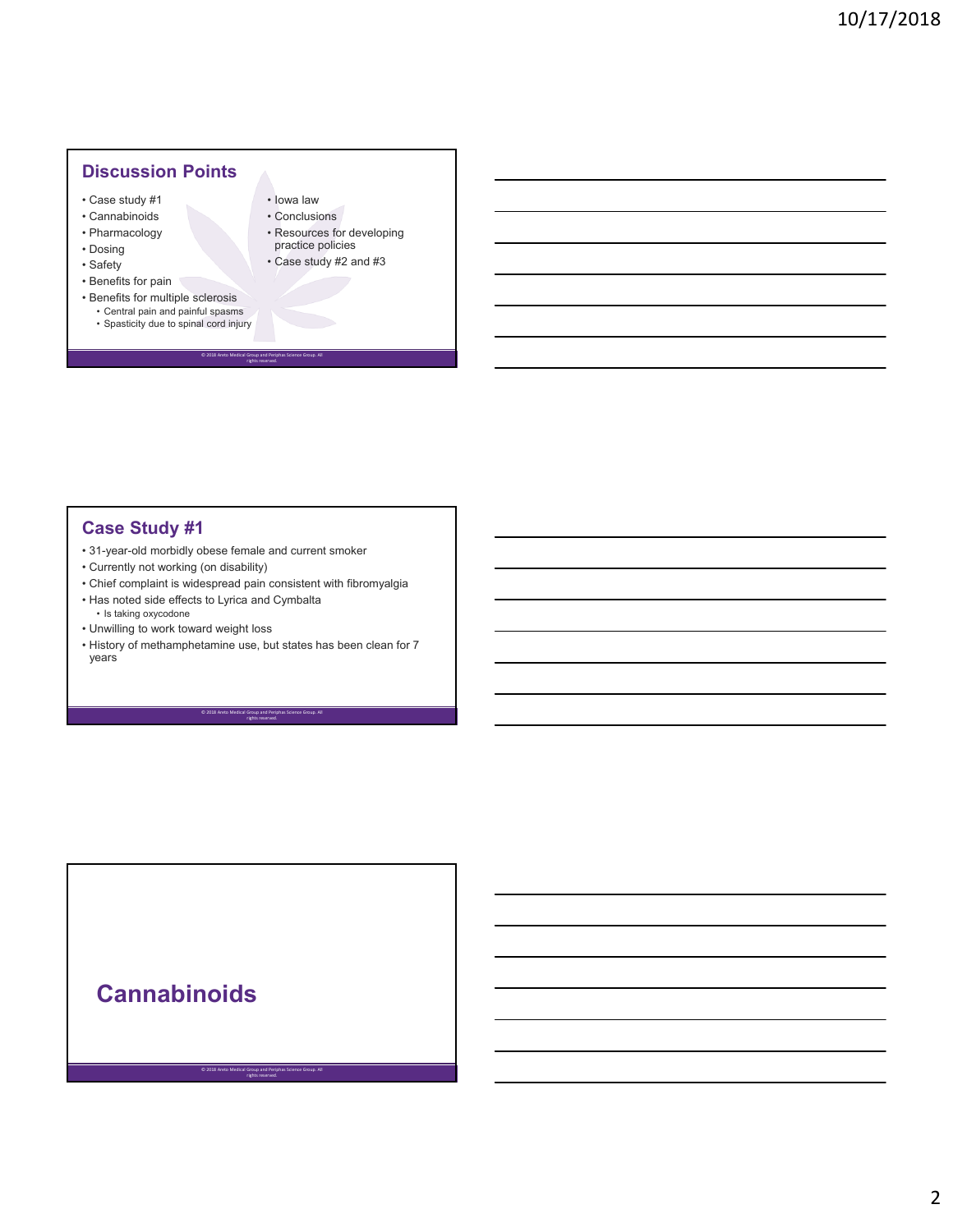#### **Cannabinoids**

- Diverse class of chemical compounds that interact with cannabinoid receptors
- **Endo**cannabinoids are those produced by the human body (reviewed in Zou and • Anandamide and 2-arachidonylglycerol
- **Phyto**-cannabinoids are plant-derived (reviewed in Hanus et al., 2016) Includes ∆9-THC, CBD, others in the cannabis plant
- **Synthetic** cannabinoids are artificially manufactured (King, 2014; NIDA, 2018a)
	- A variety of chemical classes falls into this category<br>• Marinol/dronabinol (synthetic THC) is manufactured synthetically, but same structure<br>- as THC
	- Some synthetic cannabinoids are sprayed onto herbal material and then called K2,<br>Spice
	- **These synthetic compounds ARE NOT the same as THC or CBD and have different effects in the body**

© 2018 Areto Medical Group and Periphas Science Group. All rights reserved.

#### **Cannabinoid Receptors (CBRs)**

- CB1 expressed in central nervous system (reviewed in Mackie,<br>2006 and in National Academies Press Report, 2017)
	- To lesser degree in peripheral nervous system, immune system, gastrointestinal system, liver
- CB2 expressed primarily in **immune system** (reviewed in Mackie,<br>2006 and in National Academies Press Report, 2006 and in N<br>2017)
	- To lesser extent in central nervous system



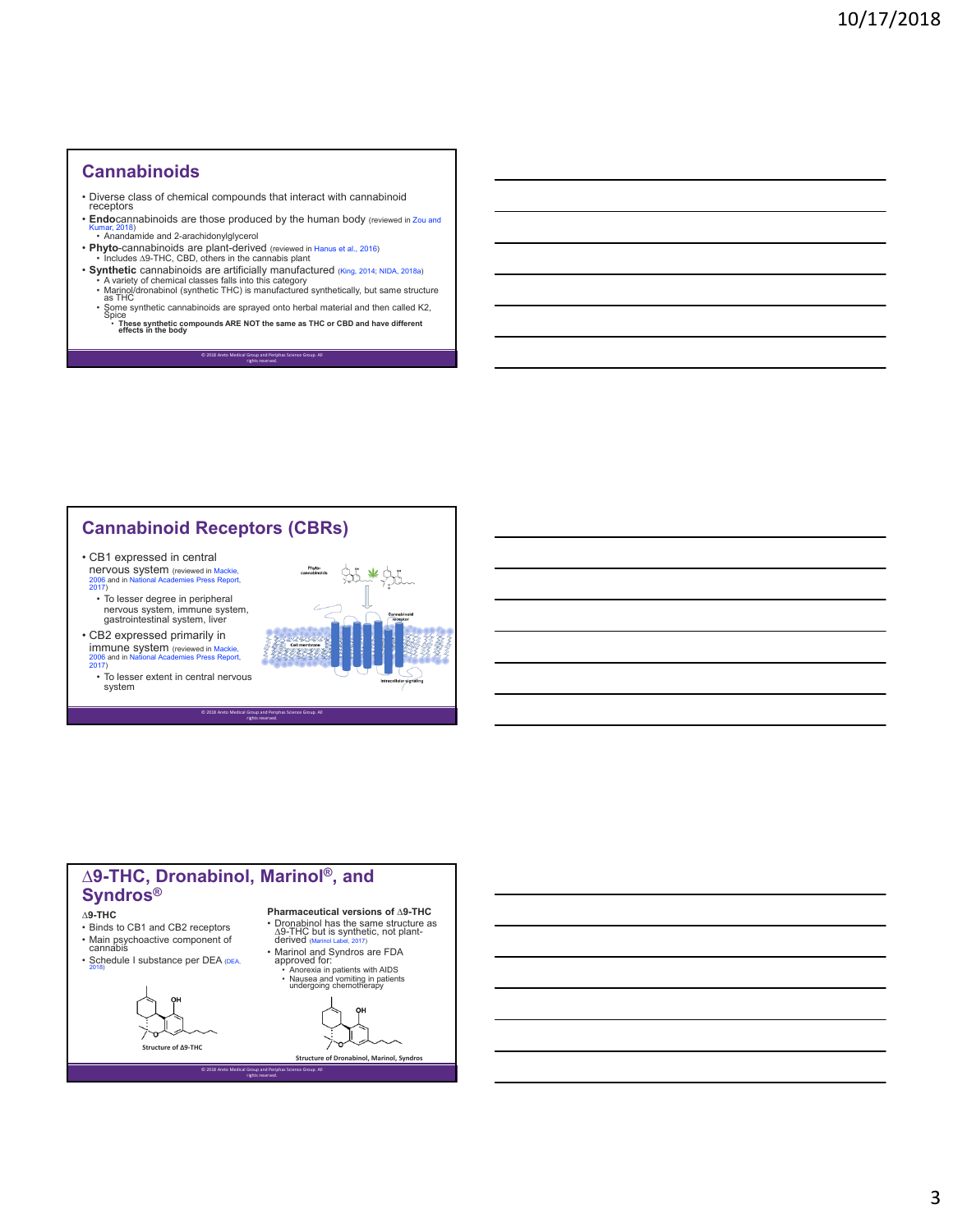

#### **Cesamet® (Nabilone)**

- Contains a synthetic ingredient *similar* to THC
- Formulation is capsules for oral administration
- FDA approved for treatment of the nausea and vomiting associated with cancer chemotherapy



**Structure of ∆9‐THC** 

**O**

#### **Sativex® (Nabiximols)**

- ∆9-THC, CBD, specific minor cannabinoids, and other noncannabinoid components (GW Pharma, 2018)
	- 1:1 ratio of THC:CBD
- **Plant-derived** extract, formulated as oral-mucosal spray
- Approved in UK, European Union, Canada, Israel for treatment of spasticity associated with MS

© 2018 Areto Medical Group and Periphas Science Group. All rights reserved.

© 2018 Areto Medical Group and Periphas Science Group. All rights reserved.



Specific other cannabinoids and noncannabinoids found in the cannabis plant (GW  $2018$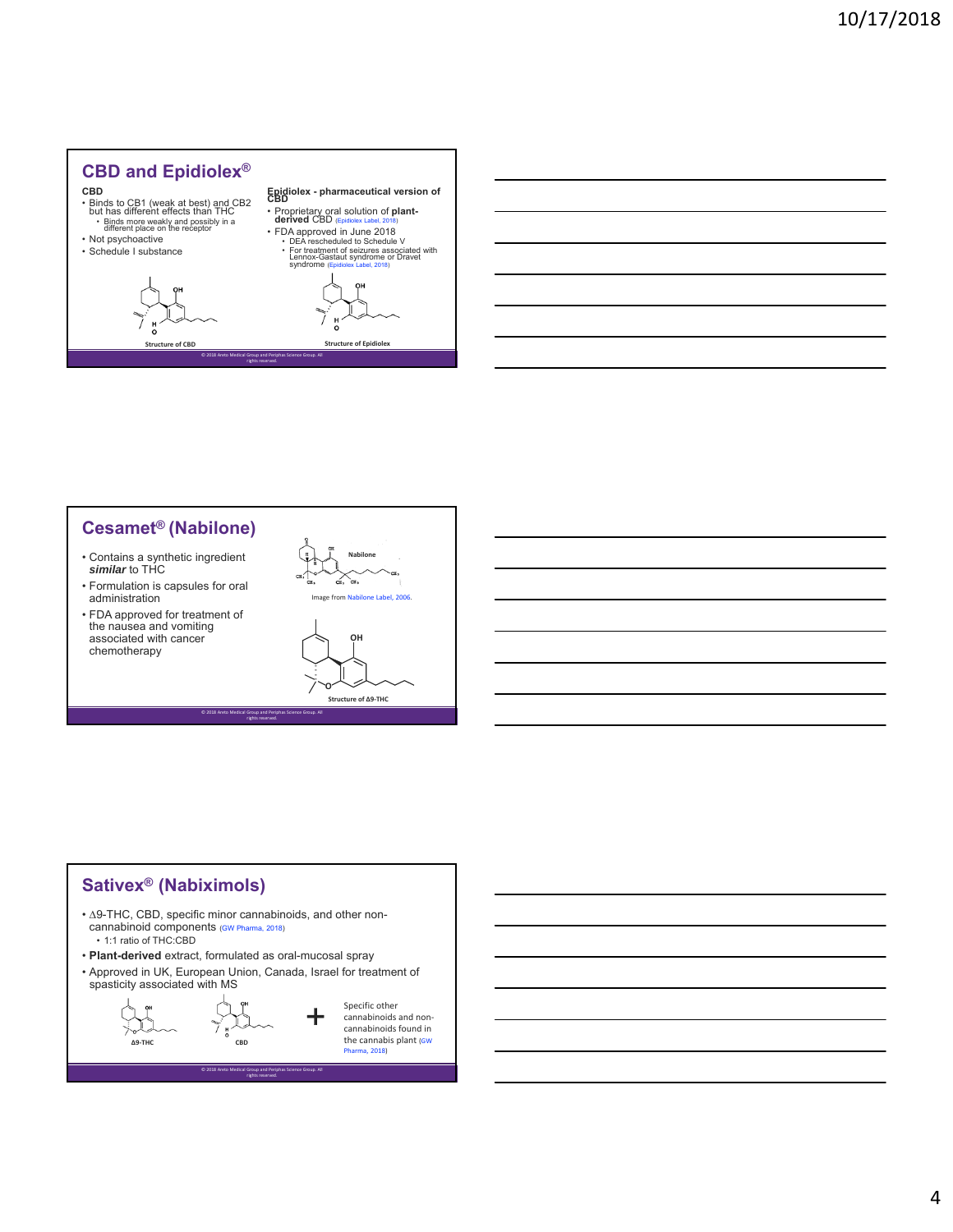# **Pharmacology**

#### **Routes of Administration**

• Sublingual, oral, inhalation (smoking or vaping), rectal, transdermal

© 2018 Areto Medical Group and Periphas Science Group. All rights reserved.

- Inhalation after combustion (smoking) cannabis yields higher bioavailability of both THC and CBD than does oral administration
	- THC: 10-56% bioavailability smoking; ~6% oral (reviewed in WHO, 2018)
	- CBD: 31% bioavailability smoking; ~6% oral (reviewed in WHO, 2018)
		- Sublingual bioavailability of THC and CBD (based on studies of Sativex) is<br>slightly higher than oral bioavailability (Karschner et al., 2011)

© 2018 Areto Medical Group and Periphas Science Group. All rights reserved.

• Peak plasma concentrations and time to peak plasma concentrations were not significantly different between sublingual and oral • Route of administration is an important consideration when comparing studies

#### **Pharmacokinetics of ∆9-THC**

#### • Inhalation (reviewed in WHO, 2018) • Peak plasma levels 3-10 minutes after inhalation • Peak "high" 20-30 minutes after smoking

- 
- Oral administration (reviewed in WHO, 2018)
	- First-pass metabolism in the liver Estimated bioavailability is ~6% with considerable inter-patient variability
	- Peak plasma levels typically 60-120 minutes after ingestion

- Delays of up to 4-6 hours have been reported Absorption affected by food, individual variability • Plasma levels fall rapidly, whereas behavioral effects are prolonged, in comparison
	- May result from slow elimination from the brain
- *Pharmacokinetics of CBD similar to ∆9-THC (reviewed in WHO, 2018)*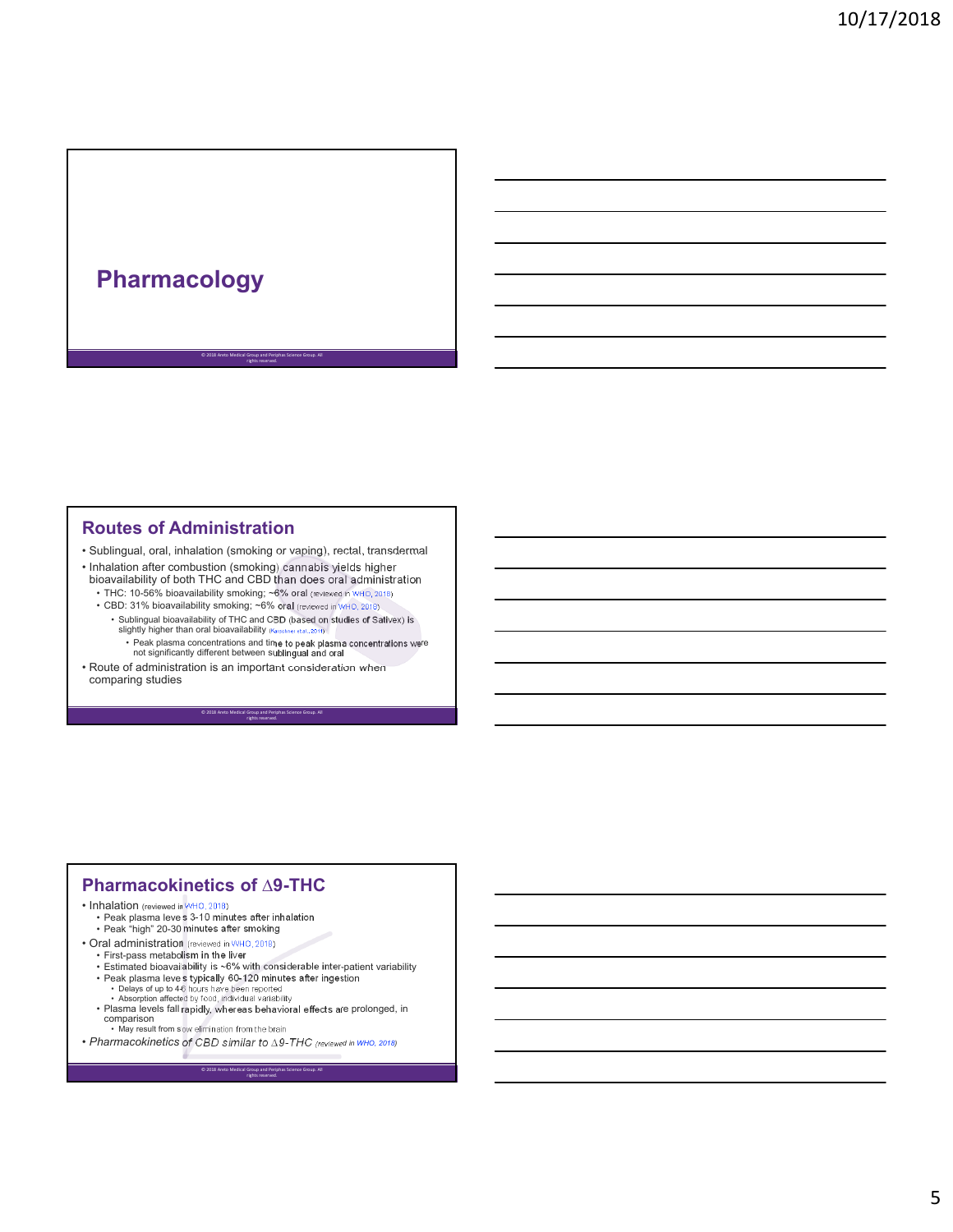#### **Effects on Drug Metabolism**

- **Metabolism of THC is**
- **predominantly hepatic** • **Cytochrome P450 (CYP 450) isozymes CYP2C9 and CYP3A4** • **THC is a CYP1A2 inducer**
- Inhibitors and inducers of CYP2C9 and CYP3A4: May alter THC systemic exposure (Marinol Label, 2017)
- Highly protein-bound drugs: Potential for displacement of other drugs from plasma proteins (Marinol Label, 2017)
- **See Marinol labeling for additional information**

© 2018 Areto Medical Group and Periphas Science Group. All rights reserved.

- **Metabolism of CBD is hepatic** (reviewed in
	- WHO CBD Report, 2018) **Main isoforms involved are CYP3A4 and CYP2C19** • **Additional enzymes that metabolize CBD: CYP1A1, CYP1A2, CYP2C9, CYP2C19, CYP2D6, CYP3A4, and CYP3A5**

• Moderate or strong inhibitors of CYP3A4 or CYP2C19: Consider dose reduction of CBD (Epidiolex Label, 2018)

• Consider a dose reduction of substrates of UGT1A9, UGT2B7, CYP2C8, CYP2C9, and CYP2C19 (eg, clobazam) (Epidiolex Label, 2018) • Substrates of CYP1A2 and CYP2B6 may also require dose adjustment (Epidiolex Label, 2018)

• **See Epidiolex labeling for additional information**

# **Dosing**

#### **Dosing**

• Iowa currently allows: oral forms (tablets, capsules, liquids, tinctures, sublingual); topical forms; nebulizable forms; suppositories

© 2018 Areto Medical Group and Periphas Science Group. All rights reserved.

- For oral administration, we can use information about dosing ranges of pharmaceutical versions of THC, CBD, and THC:CBD
- Per communication with experts, the advice is to 'start low and go slow' with THC
	- No safety concerns about CBD
	- Dr. Mark Ware believes 2.5 mg THC 2-3 times per day for an adult is a conservative starting point and can titrate up from there

© 2018 Areto Medical Group and Periphas Science Group. All rights reserved.

• This is in line with starting doses of pharmaceutical THC and Sativex

6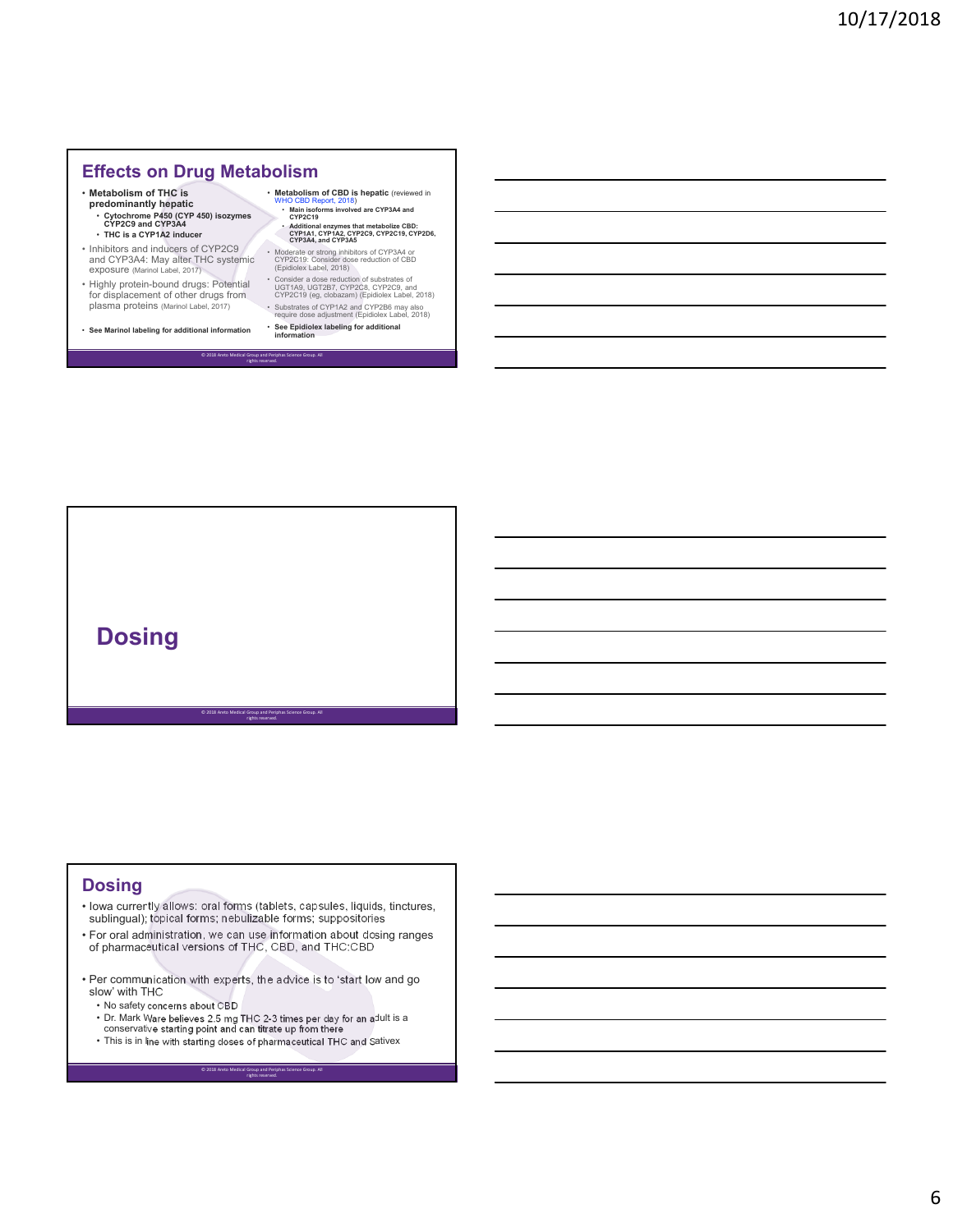#### **Dosing of Pharmaceuticals**

**Marinol (THC)** For chemotherapy-associated nausea

- Recommended starting dose (oral) is 5<br>
mg/m<sup>2</sup>, twice per day<br>
 Adult humans are ~1.5 to 2.0 m<sup>2</sup><br>
 Equates to total daily dose of 15 to 20 mg<br>
per day
- Titrate slowly
- Maximum dose is 15 mg/m², 4 to 6 times per day • Equates to total daily dose of up to 135 to 180 mg per day

**Epidiolex (CBD)** For seizures associated with Lennox-Gastaut or Dravet syndromes

- Starting dose (Epidiolex; oral) 2.5 mg/kg, twice daily (total of 5 mg/kg/day) Can increase after one week
- 
- Maximum recommended maintenance dose 10 mg/kg twice daily (total of 20 mg/kg/day)

• If extrapolated to a 70 kg adult, the maximum dose is 1400 mg per day

© 2018 Areto Medical Group and Periphas Science Group. All rights reserved. I, 2017 Info from Epidiolex Label, 2018

#### **Dosing of Pharmaceuticals (Sativex)**

rights reserved.

© 2018 Areto Medical Group and Periphas Science Group. All rights reserved.

- For **Multiple Sclerosis** (Sativex)
- Starting dose (buccal) is 2 sprays per day Each spray contains 2.7 mg THC, 2.5 mg CBD Total of 5.4 mg THC and 5.0 mg CBD per day
- Titration of dosing is recommended
- 
- Some patients may require more than 12 sprays
	- Note that some Sativex trials have allowed up to 48 sprays per day (patients with previous cannabis experience/use) Total of 129.6 mg THC, 120 mg CBD per day

Info from Sativex Monograph, 2015

© 2018 Areto Medical Group and Periphas Science Group. All

|                  | Dose titration schedule for Sativex <sup>1</sup>                     |                                                                    |                                     |
|------------------|----------------------------------------------------------------------|--------------------------------------------------------------------|-------------------------------------|
| Day              | Number of sprays<br>in the morning<br>(between waking<br>and midday) | Number of sprays<br>in the evening<br>(between 4pm<br>and bedtime) | (Total number of<br>sprays per day) |
| $\mathbf{1}$     | o                                                                    | 1                                                                  | $\overline{1}$                      |
| $\overline{2}$   | o                                                                    | $\overline{1}$                                                     | $\overline{1}$                      |
| 3                | o                                                                    | $\overline{2}$                                                     | $\overline{2}$                      |
| 4                | o                                                                    | $\overline{2}$                                                     | $\overline{2}$                      |
| 5                | 1                                                                    | ż                                                                  | $\overline{\mathbf{a}}$             |
| 6                | 1                                                                    | 3                                                                  | 4                                   |
| z                | 1                                                                    | Δ                                                                  | 5                                   |
| $\boldsymbol{8}$ | $\overline{2}$                                                       | 4                                                                  | 6                                   |
| 9                | $\overline{2}$                                                       | 5                                                                  | z                                   |
| 10               | 3                                                                    | 5                                                                  | $\boldsymbol{8}$                    |
| 11               | 3                                                                    | 6                                                                  | $\ddot{q}$                          |
| 12               | 4                                                                    | 6                                                                  | 10                                  |
| 13               | Δ                                                                    | ž                                                                  | 11                                  |
| 14               | 5                                                                    | ž                                                                  | 12                                  |

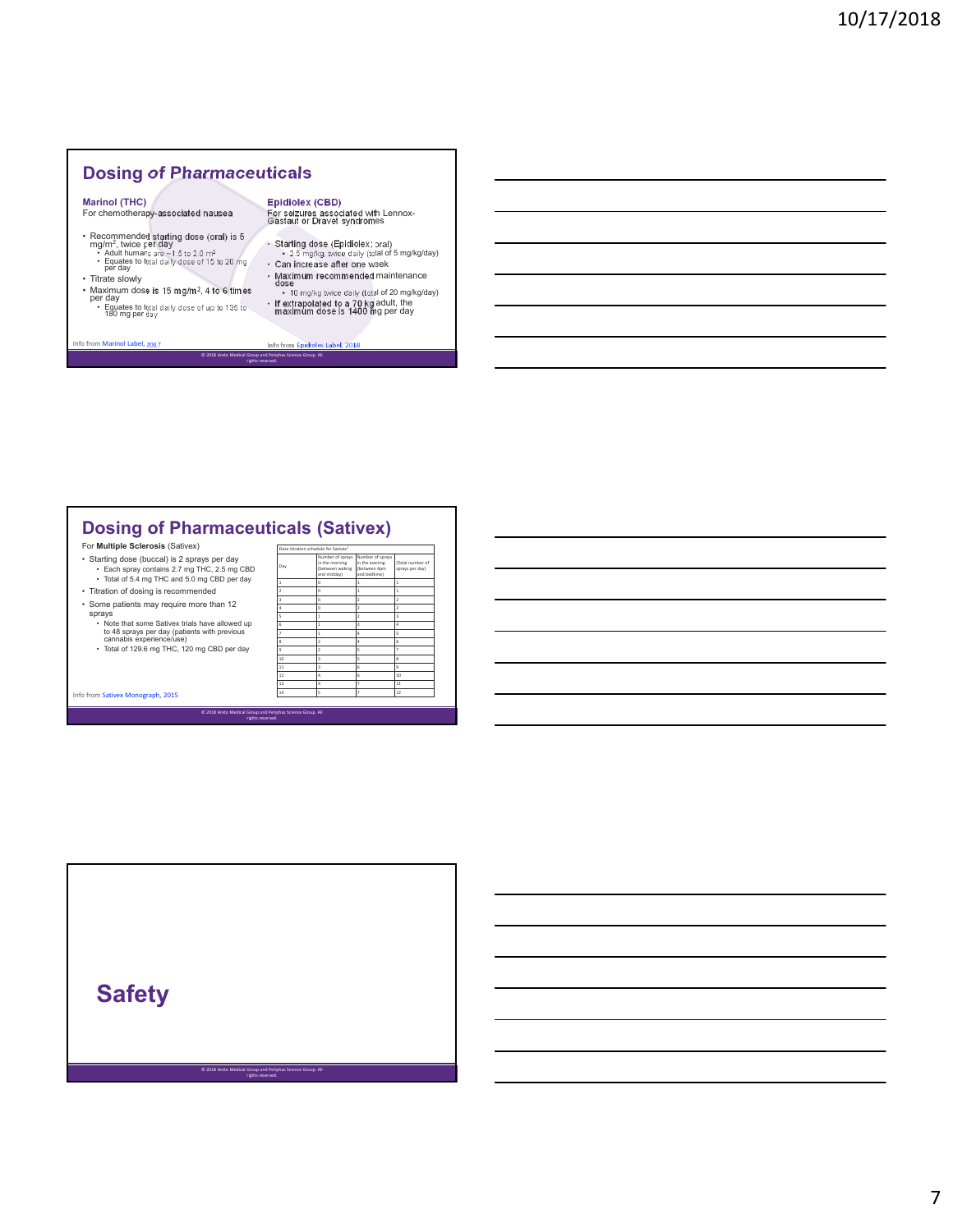#### **Cannabis Adverse Effects**

- 
- Cannabis lifetime risk for dependence of  $9\%$  (Lopez-Quintero et al., 2011)<br>• Compared to 67.5% for ricotine users, 22.7% for alcohol users, 20.9% for cocaine users<br>• These were not medical cannabis users<br>• One small s
- Cannabinoid hyperemesis syndrome (long-term, heavy recreational cannabis
- users) • Average use time in one case series study was 16.3 ± 3.4 years (Abell et al., 1988)
- Symptoms resolve when cannabis use stops (period of months)
- 
- Cannabis (THC) overdose (salivex Monograph, 2015)<br>• Overdose severe enough to cause depression of consciousness should be treated with the<br>normal precautions for dealing with an unconscious patient by securing the airway
	-
	-

© 2018 Areto Medical Group and Periphas Science Group. All rights reserved.

#### **Short-Term Effects of ∆9-THC**

• ∆9-THC can cause tachycardia shortly following administration (reviewed in WHO, 2018)

- Patients with poorly controlled heart conditions are not good candidates for treatment • Higher doses are associated with anxiety, panic, confusion, disorientation in some users
- Can provoke **transient** psychosis-like states in some healthy users (high doses)<br>• Note that individuals with personal or first-degree family history of psychosis should be<br>excluded from treatment
- Impaired attention, short-term memory
- Cognitive, psychomotor, perceptual alterations, generally lasting 3-8 hour<br>depending on dose and route of administration (Hunault et al., 2014; reviewed in Savage et<br>al., 2016)
- Causes driving impairment in both on-road and simulator tests (reviewed in WHO,

© 2018 Areto Medical Group and Periphas Science Group. All rights reserved.

• Dose-dependent effects • Observed in both occasional and heavy users of cannabis

| <b>Typical Side Effects of Cannabinoids Observed In</b><br><b>Clinical Trials</b><br>No. of Studies (No. of Patients)<br>Individual AFs<br>Summary OR (95% CI) |                   |           |                   |  |  |
|----------------------------------------------------------------------------------------------------------------------------------------------------------------|-------------------|-----------|-------------------|--|--|
|                                                                                                                                                                |                   |           |                   |  |  |
| • Summary of 79 RCTs for various                                                                                                                               | Dizzinoss         | 41 (4243) | 5.09 (4.10-6.32)  |  |  |
|                                                                                                                                                                | Dry mouth         | 36 (4181) | 3.50 (2.58-4.75)  |  |  |
| indications (6462 participants)                                                                                                                                | Naucea            | 30 (3579) | 2.08 (1.63-2.65)  |  |  |
| · Studies available through April 2015                                                                                                                         | Fatigue           | 20 (2717) | 2.00 (1.54-2.62)  |  |  |
|                                                                                                                                                                | Somnolence        | 26 (3168) | 2.83 (2.05-3.91)  |  |  |
| · Studies included smoked cannabis,                                                                                                                            | Euphoria          | 27 (2420) | 4.08 (2.18-7.64)  |  |  |
| THC (Marinol/dronabinol), Sativex                                                                                                                              | Denression        | 15 (2353) | 1.32 (0.87-2.01)  |  |  |
| (nabiximols), Cesamet (nabilone), a                                                                                                                            | Vomiting          | 17 (2191) | 1.67 (1.13-2.47)  |  |  |
| synthetic cannabidiol                                                                                                                                          | Diamhea           | 17 (2077) | 1.65 (1.04-2.62)  |  |  |
| • Cannabinoids are associated with                                                                                                                             | Disorientation    | 12 (1736) | 5.41 (2.61-11.19) |  |  |
|                                                                                                                                                                | Asthonia          | 15 (1717) | 2.03 (1.35-3.06)  |  |  |
| increased risk of short-term AEs.                                                                                                                              | <b>Drowsinoss</b> | 18 (1272) | 3.68 (2.24-6.01)  |  |  |
| SAEs, withdrawal from treatment                                                                                                                                | Anxiety           | 12 (1242) | 1.98 (0.73-5.35)  |  |  |
| due to AEs                                                                                                                                                     | Confusion         | 13 (1160) | 4.03 (2.05-7.97)  |  |  |
|                                                                                                                                                                | Ralance           | 6 (920)   | 2.62 (1.12-4.68)  |  |  |
| • The most common individual AEs                                                                                                                               | Hallucination     | 10 (898)  | 2.19 (1.02-4.68)  |  |  |
| experienced are shown and fall into                                                                                                                            | Dyspnea           | 4 (375)   | 0.83 (0.26-2.63)  |  |  |
| dizziness, dry mouth,                                                                                                                                          | Parannia          | 4 (492)   | 2.05 (0.42-10.10) |  |  |
| drowsiness/fatigue                                                                                                                                             | Psychosis         | 2 (37)    | 1.09 (0.07-16.35) |  |  |
| Whiting et al., 2015                                                                                                                                           | Seizures          | 2(42)     | 0.91 (0.05-15.66) |  |  |

rights reserved.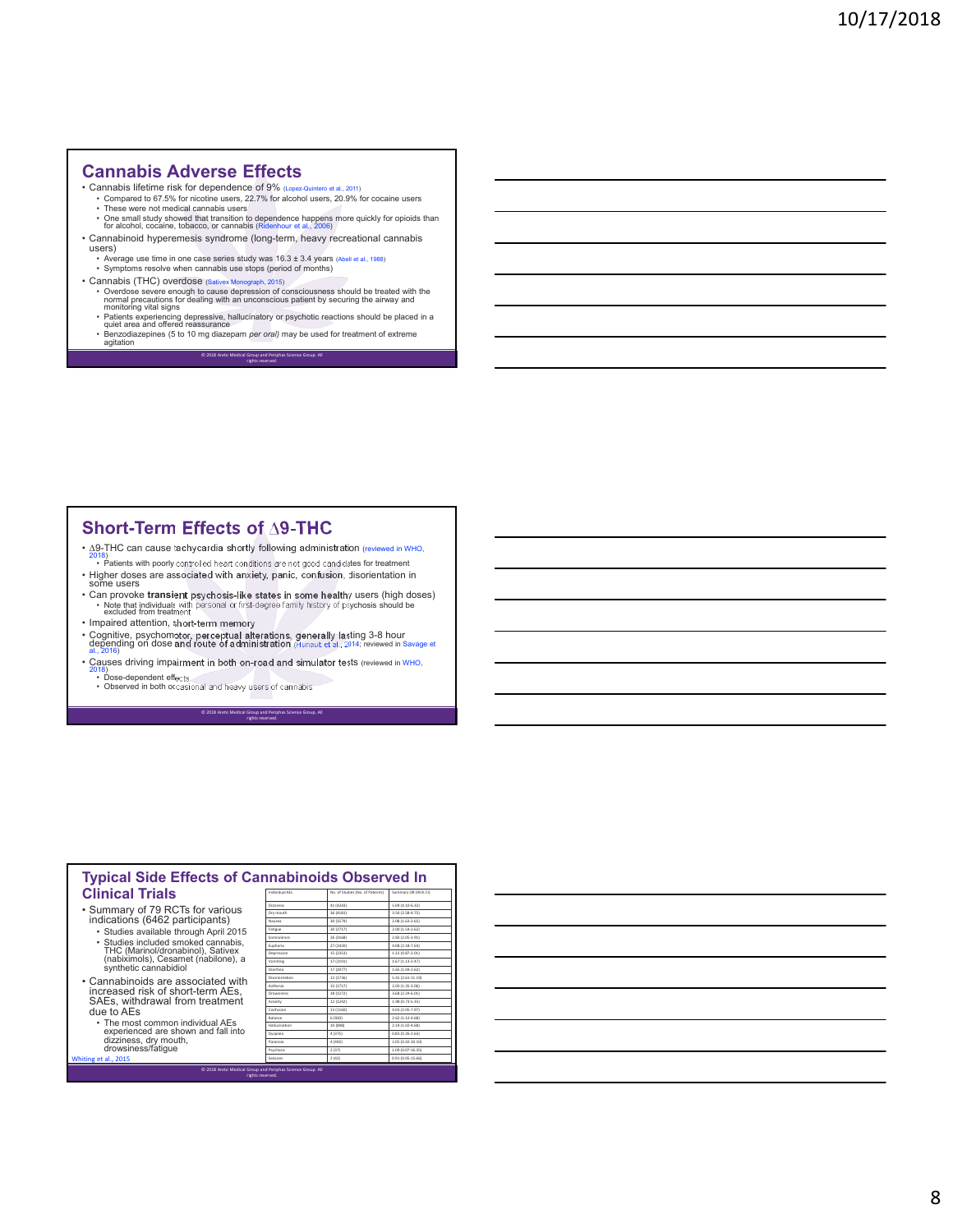#### **Side Effects Reported by Minnesota Patients With Intractable Pain**

- Minnesota allows oil, capsule, topical, vaporizable oils
- Varying THC:CBD ratios
- Side effects in medical cannabis program who qualify under intractable pain
- 341 submitted reports of adverse effects

Info from Minnesota Intractable Pain Report, 2016



#### **Summary of THC/Cannabis Safety**

 $@ 2018$  Areto Me

- Adverse events most commonly reported include dizziness, dry mouth, drowsiness/fatigue, nausea/vomiting (Whiting et al., 2015)
- A 3-year trial of up to 28 mg THC per day in patients with MS revealed no new safety concerns beyond the known safety profile (Ball et al., 2015)

rights reserved.

• A 1-year trial in which median THC use was 312.5 mg per day found no increased risk of SAEs in the medical cannabis group; there was increased<br>risk for non-serious AEs (ware et al., 2015) • Cannabis users did experience reduction in pain

> © 2018 Areto Medical Group and Periphas Science Group. All rights reserved.

- 
- Contraindications for cannabinoid use include poorly controlled heart conditions, history of certain psychiatric problems, substance abuse, pregnancy/breastfeeding
- Additional information, including specific warnings, is available in the Marinol, Epidiolex, and Sativex labeling



Iowa Qualifying Conditions: **Untreatable pain**

**Cancer** – With **severe or chronic pain**

**Terminal illness** with a probable life expectancy of under one year – if the illness or its treatment produces one or more of the following: **severe or chronic pain**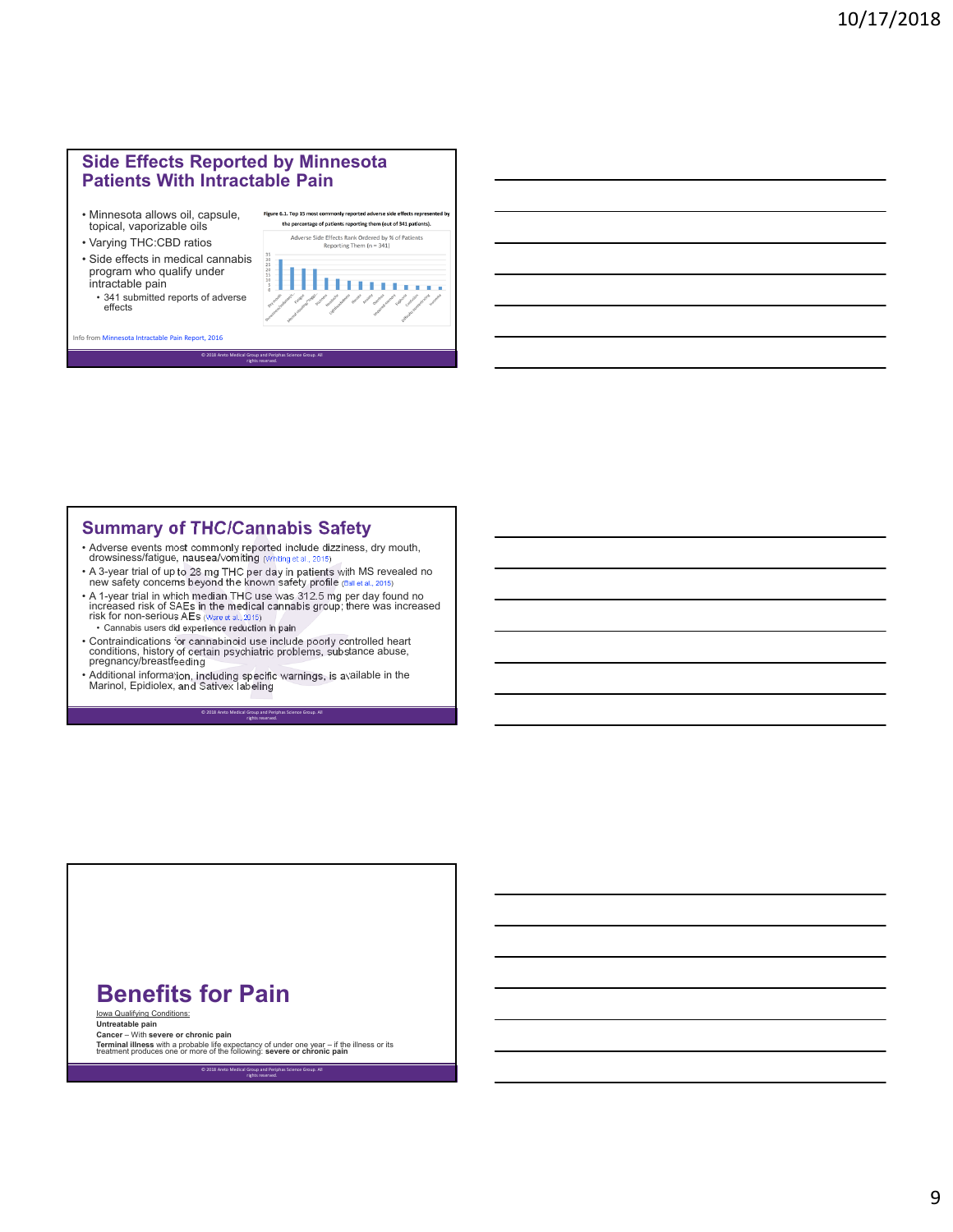#### **Whiting et al., 2015 (Systematic Review)**

- Whiting et al conclude that "…**there [is] moderate-quality evidence to suggest that cannabinoids may be beneficial for the treatment of chronic neuropathic or cancer pain…"**
	- Cannabinoids in the form of smoked THC or Sativex (buccal spray)<br>• Chronic pain was assessed in 28 studies (63 reports; 2454 participants)
	- Chronic pain was assessed in 28 studies (63 reports; 2454 participants)<br>(Whiting et al., 2015 [systematic review and meta analysis])<br>• The average number of patients who reported a reduction in pain of at least 30% was<br>g

© 2018 Areto Medical Group and Periphas Science Group. All rights reserved.

#### **National Academies Report, 2017 (Systematic Review)**

• **"There is substantial evidence that cannabis is an effective treatment for chronic pain in adults."** 

(National Academies Press Report, 2017) • Important to note that cannabis contains both THC and CBD

• The majority of the studies included in the analysis by the National Academies of Science, Engineering,<br>and Medicine were also included in the systematic review and meta-analysis by Whiting et al., 2015<br>• NAP report in

© 2018 Areto Medical Group and Periphas Science Group. All rights reserved.

#### **Clinical Reviews Conclude There is Evidence For a Benefit in Treating Pain**

• Hill et al., 2017 (clinical review)

• **"…there is converging evidence to support the notion that cannabis can produce acute pain-inhibitory effects among individuals with chronic pain."**

• Hill, 2015 (clinical review)

• **"…chronic pain, neuropathic pain, and spasticity associated with multiple sclerosis are the indications for medical marijuana supported by high-quality evidence…"**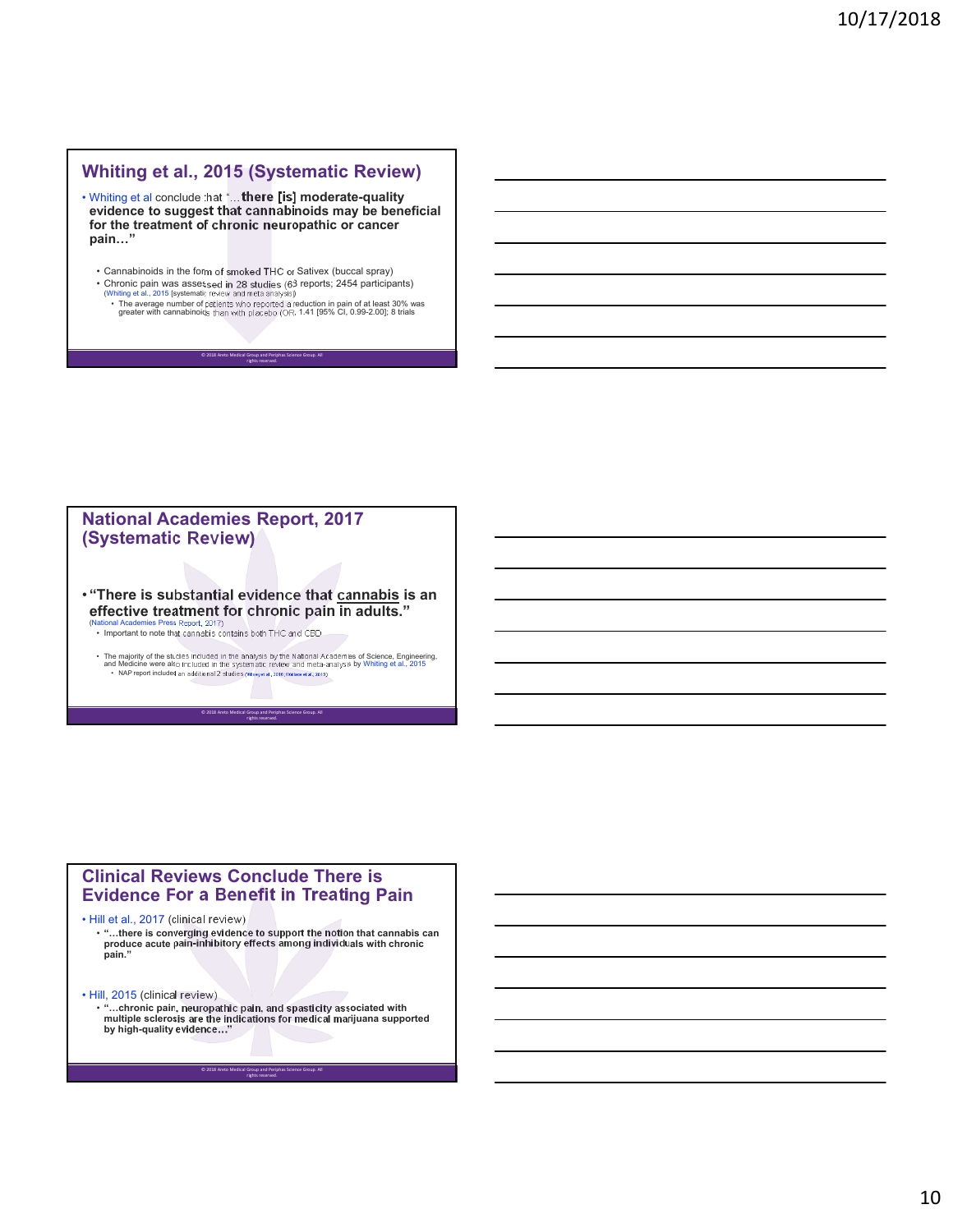#### **Data from Minnesota (Patients With Intractable Pain)**

- August 1 December 31, 2016 a total of 2245 patients were enrolled in the program for the first time in this interval under the qualifying condition of intractable pain
	- Most common causes were **axial** (mechanical, localized) **back pain** (23%),<br>**radicular** (nerve, extends into legs) **back pain** (14%),<br>**fibromyalgia/myofascial pain** (10%), **neuropathy** (8%), and **osteoarthritis**  $(7%)$
	- Survey response rates: patient (54%) and health care practitioner (40%)
- High level of benefit reported by 61% patients and 43% healthcare<br>practitioners (score of 6 or 7 on a seven-point scale)<br>• Little or no benefit reported by 10% patients and 24% of health care<br>practitioners (score of 1,

rights reserved.

ence Group. A

- 
- 

#### **Summary of Benefits**

Info from Minnesota Intractable Pain Report, 2016

- It is widely accepted that cannabis has efficacy for chronic pain
	- In particular, neuropathic pain
- The systematic reviews/clinical reviews presented here all reach the same basic conclusion • Patients and healthcare providers both report reduction in pain as a
- benefit (Minnesota)
- Expert opinion • Dr. Mark Wallace (UCSD) and Dr. Mark Ware (Canada) both currently use cannabinoids to treat patients with chronic pain in their practices
	- Substantial benefit for many patients with pain
	- Anecdotal evidence, survey data, and associative studies show a possible link between cannabinoid therapy and reduction of pain medication use © 2018 Areto Medical Group and Periphas Science Group. All

rights reserved.

# **Benefits for Multiple Sclerosis**

Iowa Qualifying Condition:

Multiple Sclerosis with severe and persistent muscle spasms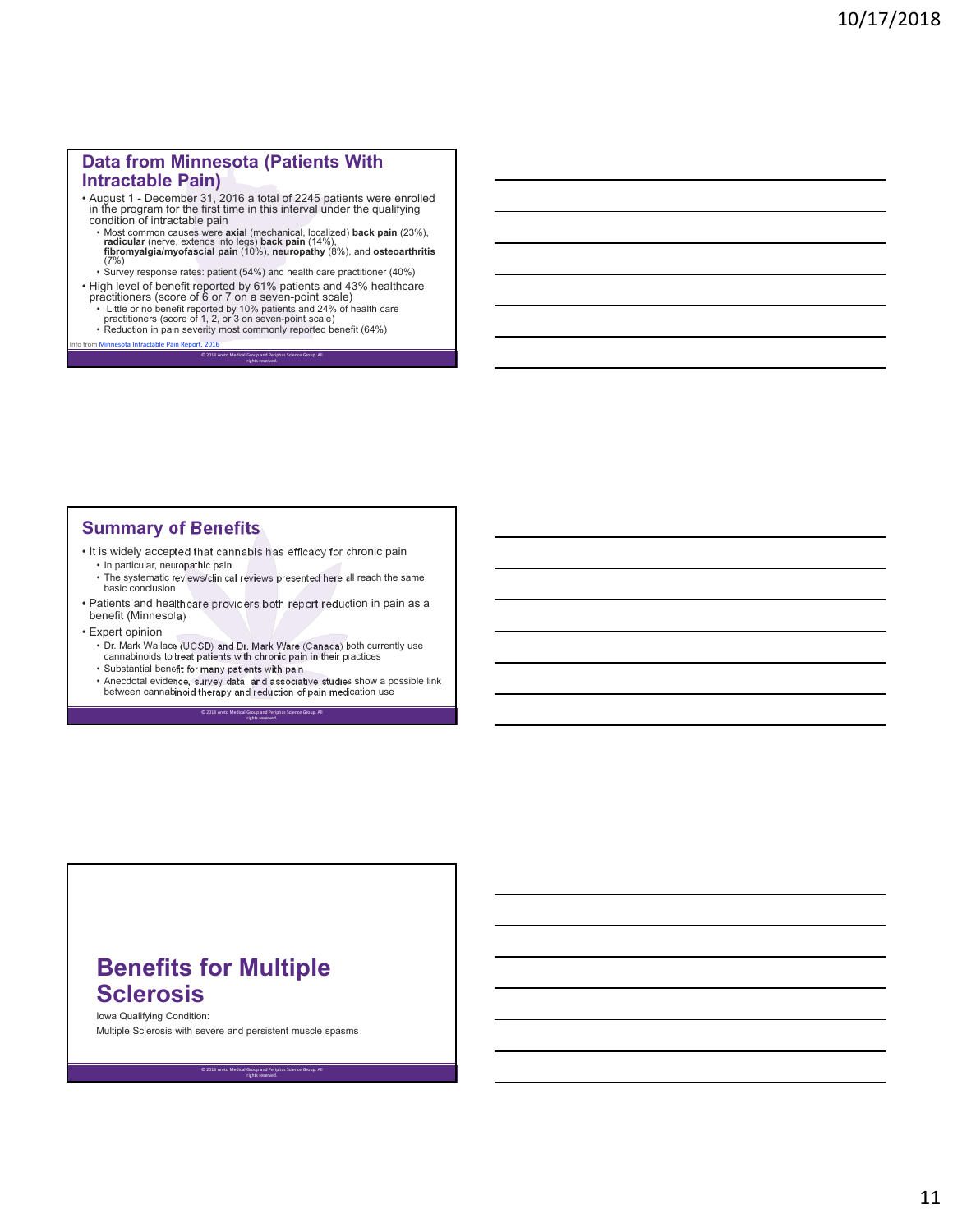#### **Sativex (Nabiximols)**

• 1:1 ratio of plant-derived THC:CBD

- Currently available in 30 countries outside the US for the treatment of multiple sclerosis and pain (UK, European Union, Canada, Israel)
- Currently in phase 3 trials in the United States and GW Pharma will be engaging with FDA to move forward with the drug approval process
- Standard marketing authorization: Sativex is useful as adjunctive<br>treatment for symptomatic relief of spasticity in adult patients with MS<br>who have not responded adequately to other therapy and who<br>demonstrate meaningfu

© 2018 Areto Medical Group and Periphas Science Group. All rights reserved.

#### **Sativex (Nabiximols) (Continued)**

- Standard marketing authorization **with conditions**: Sativex may be useful as adjunctive treatment for the symptomatic relief of neuropathic pain in adult patients with MS (Sativex Monograph, 2015)
- Standard marketing authorization **with conditions**: Sativex may be useful as adjunctive analgesic treatment in adult patients with advanced cancer pain who experience moderate to severe pain during the highest tolerated dose of strong opioid therapy for persistent background pain (Sativex Monograph, 2015)
- Marketing authorizations with conditions reflect the promising nature of the clinical evidence and the need for<br>confirmatory studies to verify the clinical benefit. Patients should be advised of the conditional nature of

© 2018 Areto Medical Group and Periphas Science Group. All rights reserved.

|                       | (Systematic Review, 2014)                                                                                                                                                                               |  |
|-----------------------|---------------------------------------------------------------------------------------------------------------------------------------------------------------------------------------------------------|--|
|                       | Note that oral cannabis extract (OCE) contains BOTH THC and CBD                                                                                                                                         |  |
|                       | Do cannabinoids relieve spasticity in patients with multiple sclerosis (MS)?                                                                                                                            |  |
| Strong evidence       | Oral cannabis extract (OCE) is established as effective for reducing patient-reported scores (2 Class I<br>studies)                                                                                     |  |
| Moderate evidence     | OCE is probably ineffective for reducing objective measures at 12 to 15 weeks (1 Class I study)                                                                                                         |  |
|                       | THC is probably effective for reducing patient-reported scores (1 Class I study)                                                                                                                        |  |
|                       | THC is probably ineffective for reducing objective measures at 15 weeks (1 Class I study)                                                                                                               |  |
|                       | Sativex (nabiximols) is probably effective for reducing patient-reported symptoms at 6 weeks (1<br>Class I study) and probably ineffective for reducing objective measures at 6 weeks (1 Class I study) |  |
| Weak evidence         | OCE is possibly effective for reducing objective measures at 1 year (1 Class II study)                                                                                                                  |  |
|                       | THC is possibly effective for reducing objective measures at 1 year (1 Class II study).                                                                                                                 |  |
| Insufficient evidence | Smoked marijuana is of uncertain efficacy (insufficient evidence)                                                                                                                                       |  |
|                       | Info from Koppel et al 2014 and associated Clinician Summary                                                                                                                                            |  |
|                       | © 2018 Areto Medical Group and Periphas Science Group, All                                                                                                                                              |  |

rights reserved.

#### **American Academy of Neurology (Systematic Review, 2014)**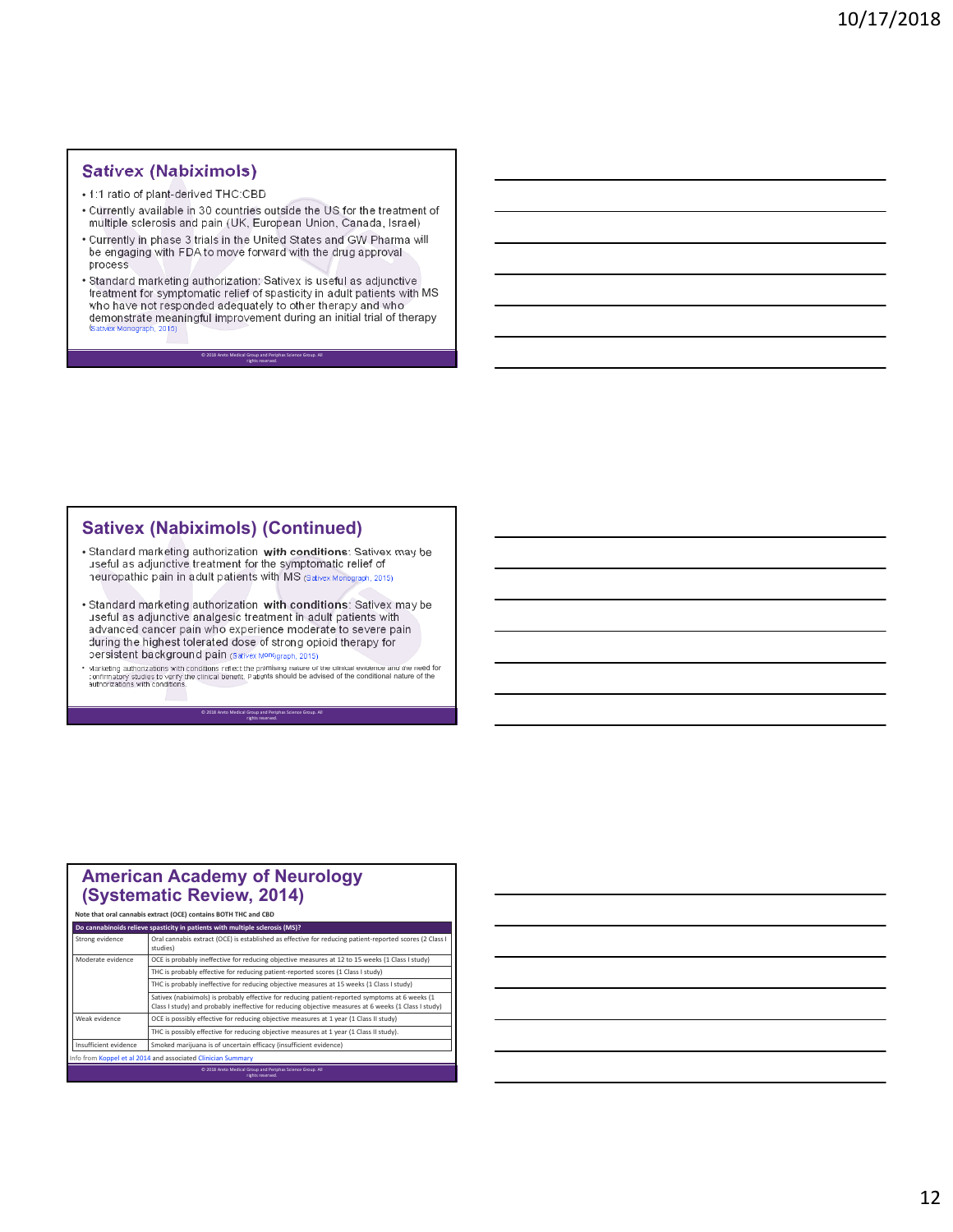#### **American Academy of Neurology (Systematic Review, 2014)**

|                       | Note that nabiximols (Sativex) is a 1:1 ratio of THC:CBD                                                                        |  |  |
|-----------------------|---------------------------------------------------------------------------------------------------------------------------------|--|--|
|                       | What is the efficacy of using cannabinoids to treat central pain or painful spasms<br>in MS?                                    |  |  |
| Strong evidence       | For patients with MS with central pain or painful spasms, OCE is effective for reduction of central<br>pain (2 Class I studies) |  |  |
| Moderate evidence     | THC or Sativex (nabiximols) (1 Class I study each) is probably effective for treating MS-related pain<br>or painful spasms      |  |  |
| Insufficient evidence | Smoked marijuana is of unclear efficacy for reducing pain (2 Class III studies that examined different<br>issues)               |  |  |
|                       | Do cannabinoids help treat bladder dysfunction in MS?                                                                           |  |  |
| Moderate evidence     | Sativex (nabiximols) is probably effective for reducing the number of bladder voids per week at 10 weeks (1<br>Class I study)   |  |  |
|                       | THC and OCE are probably ineffective for reducing bladder complaints (1 Class I study)                                          |  |  |
| Insufficient evidence | Sativex (nabiximols) is of unknown efficacy in reducing overall bladder symptoms (contradictory Class I studies)                |  |  |
|                       | Info from Koppel et al 2014 and associated Clinician Summary                                                                    |  |  |
|                       | © 2018 Areto Medical Group and Periphas Science Group. All<br>rights reserved.                                                  |  |  |

#### **Whiting et al., 2015 (Systematic Review)**

• Whiting et al conclude that "…**there [is] moderate-quality evidence to suggest that cannabinoids may be beneficial for the treatment of … spasticity due to MS."**

• Majority of studies evaluated for spasticity used Sativex (nabiximols) or a combination of THC/CBD

© 2018 Areto Medical Group and Periphas Science Group. All rights reserved.

#### **National Academies Report, 2017 (Systematic Review)**

• "There is substantial evidence that oral cannabinoids are an<br>effective treatment for improving patient-reported multiple<br>sclerosis spasticity symptoms, but limited evidence for an effect<br>on clinician-measured spasticity

• "The effect appears to be modest, as reflected by an average reduction of 0.76 units on a 0 to 10 scale." (National Academies Press Report, 2017)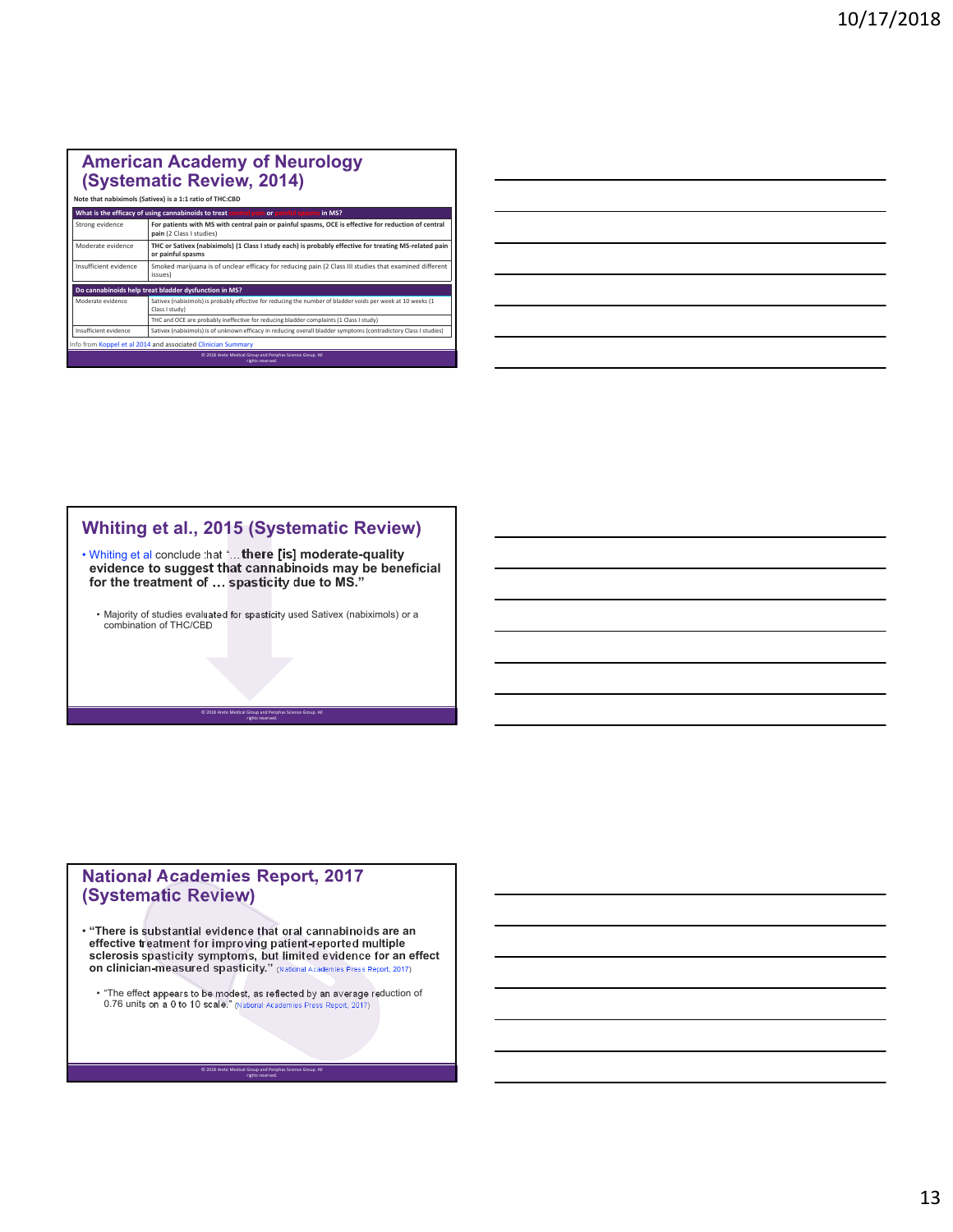## **Spasticity Due to Spinal Cord Injury**

- National Academies Press
	- "Given the lack of published papers reporting the results of trials conducted in patients with spasticity due to spinal cord injury, there is insufficient evidence<br>to conclude that cannabinoids are effective for <u>treating spasticity in this</u> population." (National Academies Press Report, 2017)
- One problem is that studies of spasticity tend to lump spasticity due to MS and spasticity due to spinal cord injury together • Need additional studies examining the population with spinal cord injury to draw conclusions

© 2018 Areto Medical Group and Periphas Science Group. All rights reserved.

• However, there is evidence that cannabinoids show efficacy in treating central neuropathic pain

**Iowa Law**

#### **Qualifying Conditions in Iowa**

• **Cancer – With severe or chronic pain**, nausea or severe vomiting,<br>cachexia or severe wasting

© 2018 Areto Medical Group and Periphas Science Group. All rights reserved.

- Seizures
- Crohn's disease
- *Ulcerative colitis likely to be added soon*
- **Untreatable pain**
- **Multiple Sclerosis with severe and persistent muscle spasms**
- AIDS or HIV (as defined in Iowa Code, section 141A.1)

 $© 2018$  Areto Medical

- Amyotrophic lateral sclerosis (ALS)
- Parkinson's disease
- Any terminal illness with a probable life expectancy of under one year if<br>the illness or its treatment produces one or more of the following: **severe**<br>or chronic pain, nausea or severe vomiting, cachexia or severe wast Informent of Public Health, 2018

rights reserved.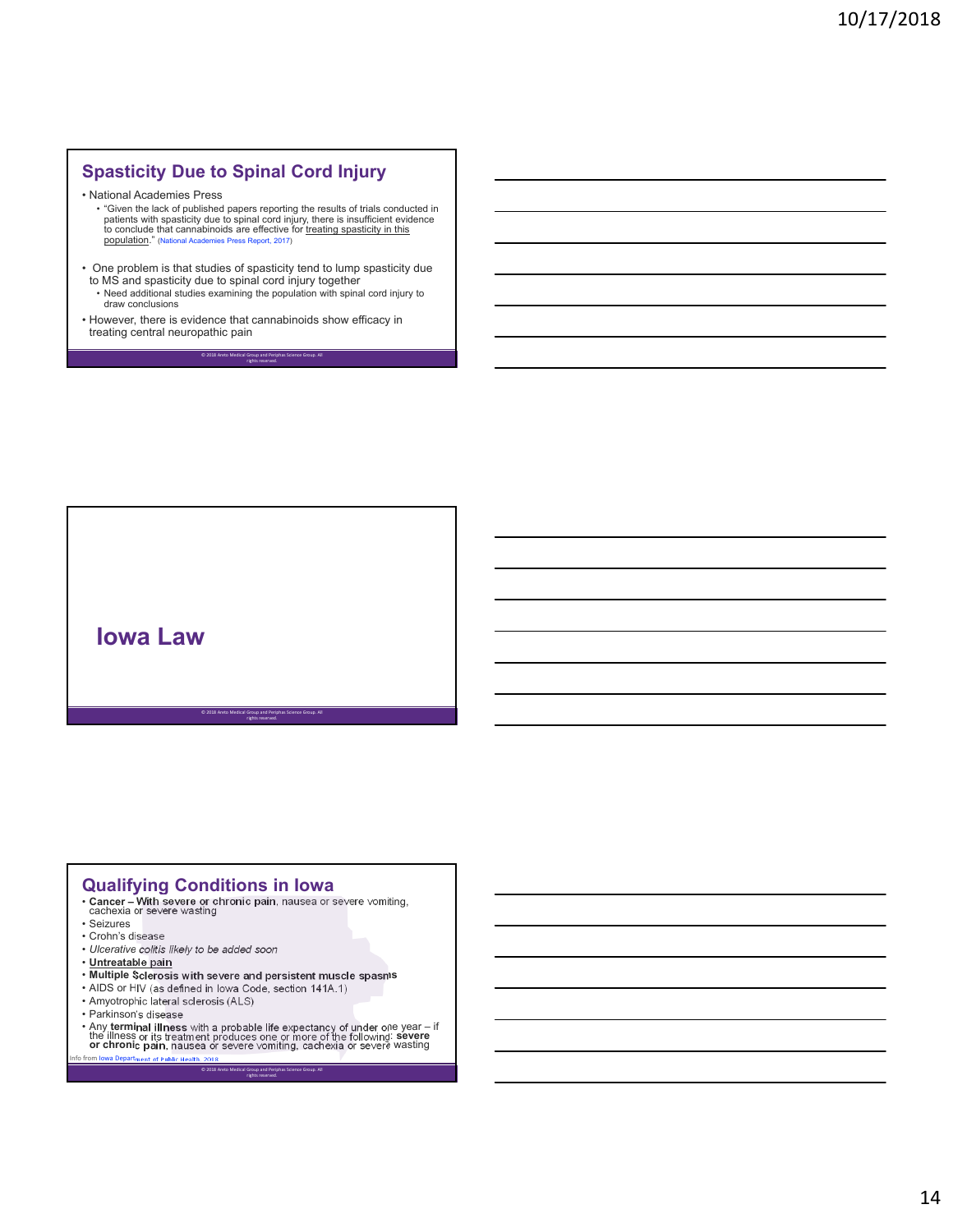#### **Iowa Definition of Pain**

- Iowa House File 524: "Untreatable pain" means any pain whose cause cannot be removed and, according to generally accepted medical practice, the full range of pain management modalities appropriate for the patient has been used without adequate result or with intolerable side effects.
- *Note than severe or chronic pain associated with cancer or terminal illness are separate qualifying conditions*

© 2018 Areto Medical Group and Periphas Science Group. All rights reserved.

#### **Conclusions**

 $.524$ 

- 
- FDA-approved cannabinoid medications are currently available<br>• dronabinoid (Marinol/Syndros), nabilone (Cesamet), Epidiolex<br>• Cannabinoids show efficacy in treating pain in some patients<br>• Best evidence for neuropathic
- 
- Cannabinoids show efficacy in treating spasticity, pain, and painful spasms associated<br>with MS in some patients<br>• Evidence for efficacy in treating spasticity due to spinal cord injury is less robust<br>• Some of the more c
- There are contraindications for treatment with cannabinoids, in particular THC, that<br>include heart conditions, history of certain psychological problems, substance abuse,<br>and pregnancy/breastfeeding<br>• Other risks include
- Untreatable pain and pain associated with cancer or terminal illness are qualifying conditions under the Medical Cannabidiol Act (Iowa)

© 2018 Areto Medical Group and Periphas Science Group. All rights reserved.

# **Resources for Developing Practice Policies**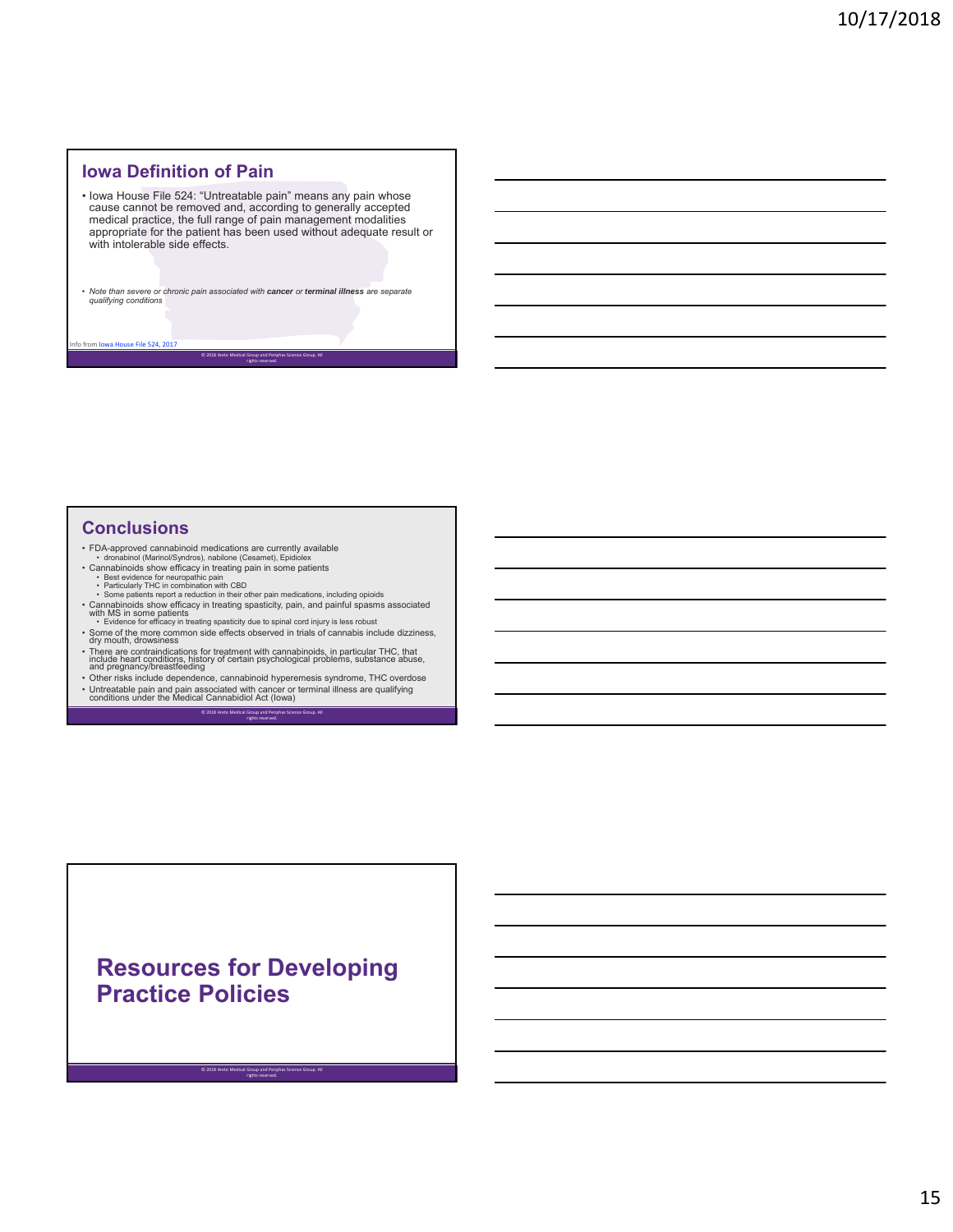#### **Necessary Items**

- Patient informed consent and treatment agreement • Additional information on following slides
- Form from Iowa Department of Public Health website

© 2018 Areto Medical G

- Treatment algorithm for the practice • Plan in place to evaluate on case-by-case basis, if needed
- Guidelines for establishing relationship with the patient and determining what information to record in the medical record
- Input from attorneys experienced in healthcare law and who are familiar with the Iowa Medical Cannabidiol Act

rights reserved.

#### **Sample Patient Treatment Agreements**

• Wilsey B et al, 2015:

• **The Medicinal Cannabis Treatment Agreement: Providing Information to Chronic Pain Patients Through a Written Document** • https://www.ncbi.nlm.nih.gov/pmc/articles/PMC4417655/ • Sample agreement form included in the appendix; available for free

- University of Washington Cannabis Treatment Agreement • *adai.uw.edu/mcacp/docs/treatmentagreement.pdf*
- Can also leverage opioid agreements published by national pain medicine societies
	- American Academy of Pain Medicine consent for chronic opioid therapy and consent for controlled substances are located here • http://www.painmed.org/library/clinical-resources/

rights reserved.

© 2018 Areto Medical Group and Periphas Science Group. All

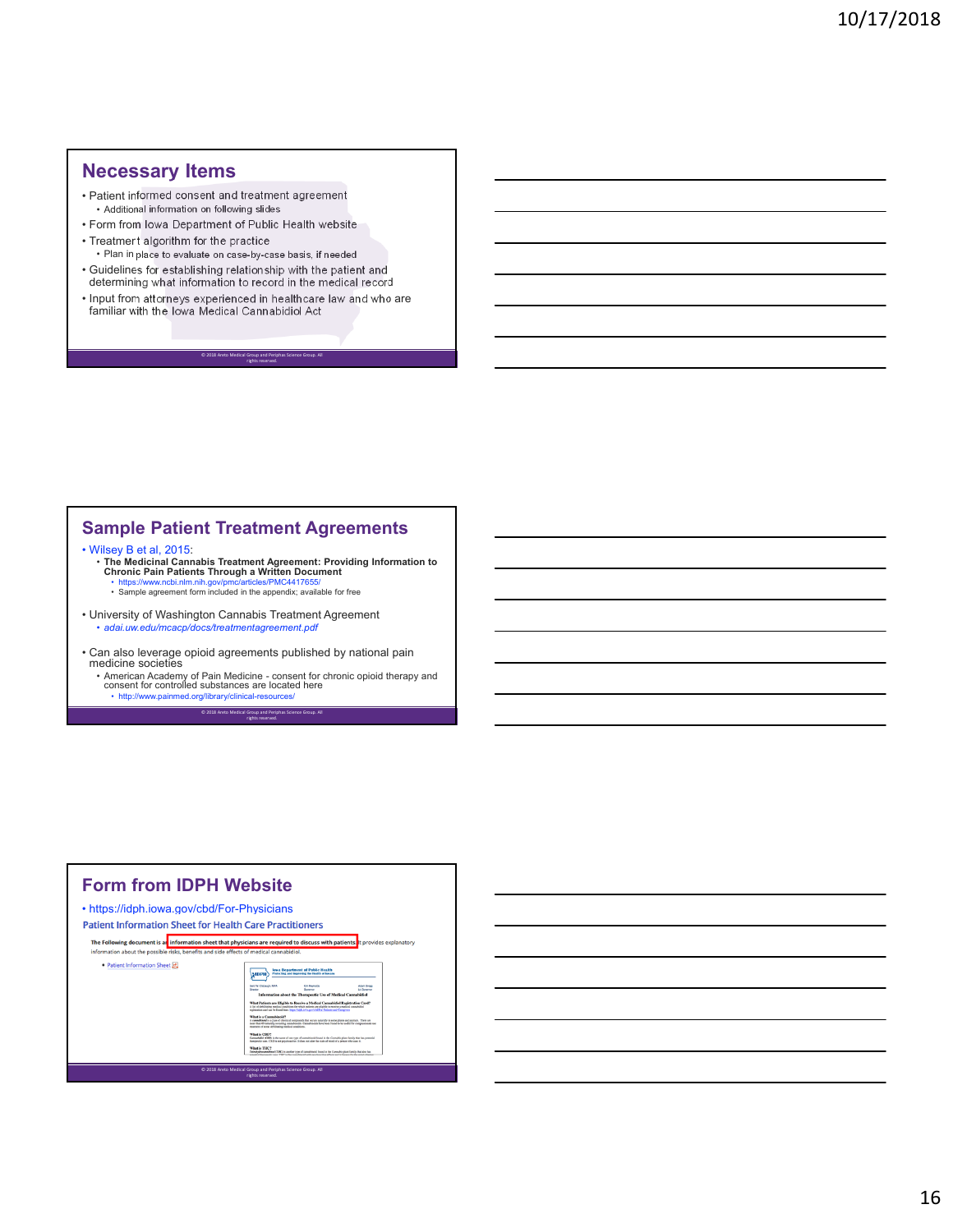#### **Treatment Algorithm**

- Helpful to create a decision tree or treatment algorithm that can handle most patients
- Sample in Grant et al., 2012 • **Medical Marijuana: Clearing Away the Smoke**
	- https://www.ncbi.nlm.nih.gov/pmc/article s/PMC3358713/



#### **Guidelines for Physicians**

• Federation of State Medical Boards: • https://www.fsmb.org/globalassets/advocacy/policies/model-guidelines-for-the-recommendation-of-marijuana-in-patient-care.pdf

© 2018 Areto Medical Group and Periphas Science Group. All rights reserved.

- Oregon Medical Cannabis Guidelines for Physicians: • https://www.oregon.gov/oha/PH/PreventionWellness/marijuana/Documents/O HA-9262-Attending-Physician-Guidelines.pdf
- California Guidelines for Cannabis for Medical Purposes: • https://www.mbc.ca.gov/Publications/guidelines\_cannabis\_recommendation.p df

© 2018 Areto Medical Group and Periphas Science Group. All rights reserved.

• Iowa Department of Public Health – Medical Cannabidiol • https://idph.iowa.gov/cbd/For-Physicians

#### **Case Study #2**

#### • 53-year-old female

- Main pain complaint is low back pain and 3-4 occipital neuralgia headaches per week
- History of post-laminectomy syndrome and occipital neuralgia
- 14+ years of pain
- Has tried multiple rounds of physical therapy
- Medications tried include gabapentin, Lyrica, standard anti-inflammatories, SNRIs, opioids (methadone, hydromorphone, hydrocodone, oxycodone) • Has had spinal cord stimulator implanted and occipital nerve stimulator implanted

- Both explanted due to lack of efficacy • Has been on disability for many years
- Despite treatment, continues to have daily rated pain 8/10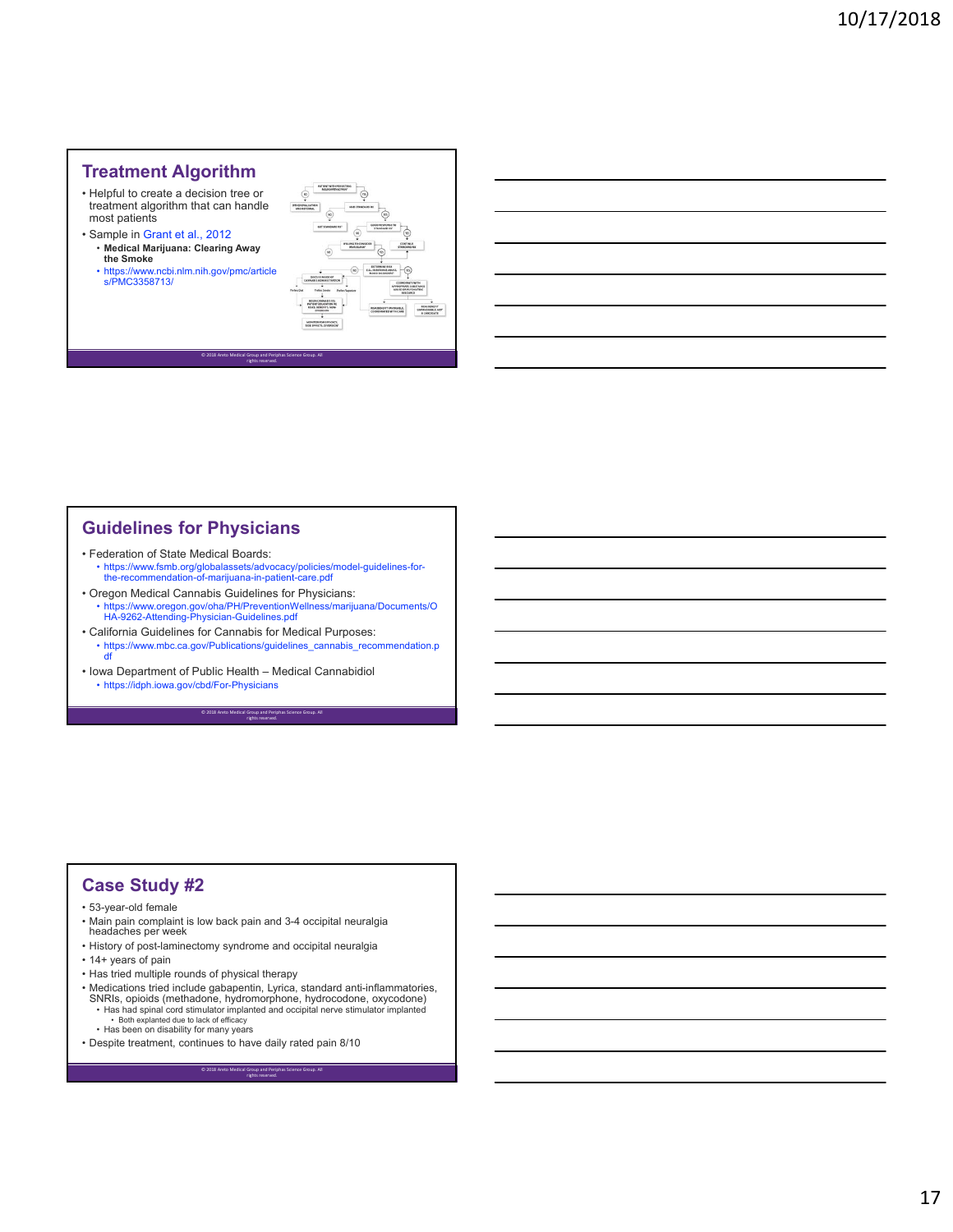#### **Case Study #3**

- 38-year-old male
- Injured elbow skiing, which subsequently led to transposition of the ulnar nerve and resulted in complex regional pain syndrome (CRPS)
- Multimodal medications tried include gabapentin, Lyrica, muscle relaxants, anti-inflammatories, opioids
- Underwent stellate ganglion block, desensitization therapy, physical therapy, spinal cord stimulator
	- Spinal cord stimulator currently implanted, patient uses it but has ongoing pain

© 2018 Areto Medical Group and Periphas Science Group. All rights reserved.

• Patient employed, no longer on opioids, pain 7/10 daily

# **References**<br>Abel TL, Kim CH, and Malagelada JR. Idependix optic nausea<br>Abenard D, Couny P, Shade SB, Kelly ME, and Benowith PL. Canadian<br>American Academy of Pain Madicine (AAPM) Bing, 2016. Availab<br>American Academy of Pai

Abell TL, Kim CH, and Malagelada JR. Idiopathic cyclic nausea and vomiting – a disorder di gastrointestinal motility. May Clin Proc. 1988;63(12):1169-75.<br>Abrams DI, Couey P, Shade SB, Kelly ME, and Benowitz NL. Cannabinsid

- Amerian Academy of Pain Madising (AAPM) Position Statement on National Decline in Opics Press Paints of Maximaters in the May All was interesting of the Statement of May American Content of the Statement of May American St
- 
- 
- 
- 
- 
- Balances S, Henry M. Macche RJ, Lohal IRV, Volume VP, Sparehoop & Lateration and the Machine State of the Company of the Company of the Company of the Company of the Company of the Company of the Company of the Company of

© 2018 Areto Medical Group and Periphas Science Group. All rights reserved.

- 
- 
- HII (P. Paland ND, Johnson B, Dite *VII*). All the American interactions and the Start of the Start of the Start of the Start of the Start of the Start of the Start of the Start of the Start of the Start of the Start of th

#### **References (Continued)**

- King LA. Legal controls on cannabimimetics: an international dilemma? Drug Test Anal. 2014 Jan-Feb;6(1-2):80-7.<br>Koppel BS, Brust JCM, File T; Bronstein J, Youssof S, Gronseth G, and Gloss D. Systematic review: Efficacy and
- Keparital, Burat CAIX. Hirst, Buranomia 1/4 wards 1/4 and Colora 1. By please the material and of metallicans and anti-selected in a selected in a selected in a selected in the selected in the selected in the selected in t
- 
- 
- 
- 
- 
- 
- Nabino Lake, ugatar 2006. Analah et thep./www.accessidas tag avisabative compared in the processe 21 aby 2018.<br>National Hodernies Press The health effect careatis and carried other to state of videoc and nonmeradiones for